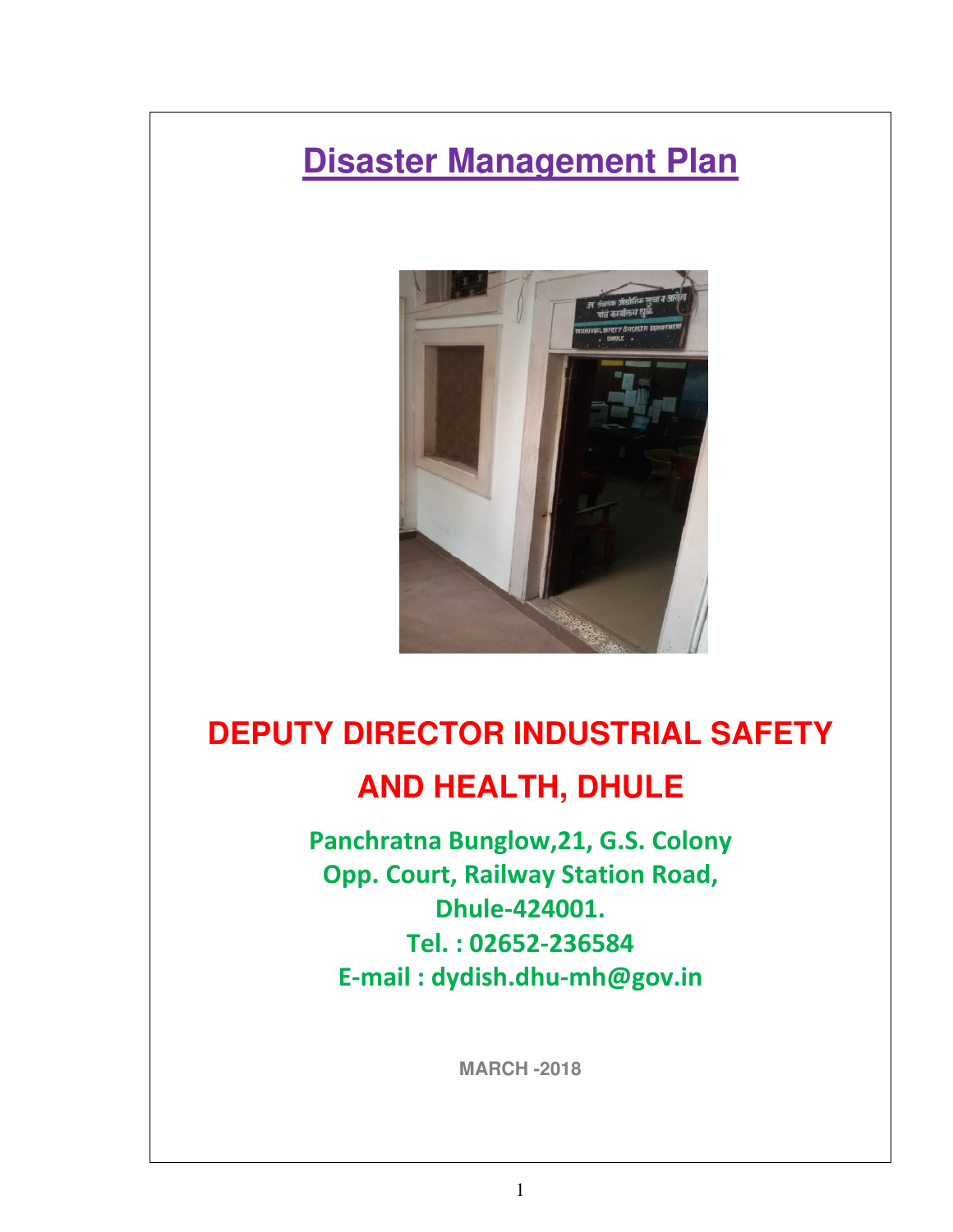

# **DEPUTY DIRECTOR INDUSTRIAL SAFETY AND HEALTH, DHULE**

Panchratna Bunglow,21, G.S. Colony Opp. Court, Railway Station Road , Dhule-424001. Tel. : 02652-236584 E-mail : dydish.dhu-mh@gov.in

**MARCH -2018**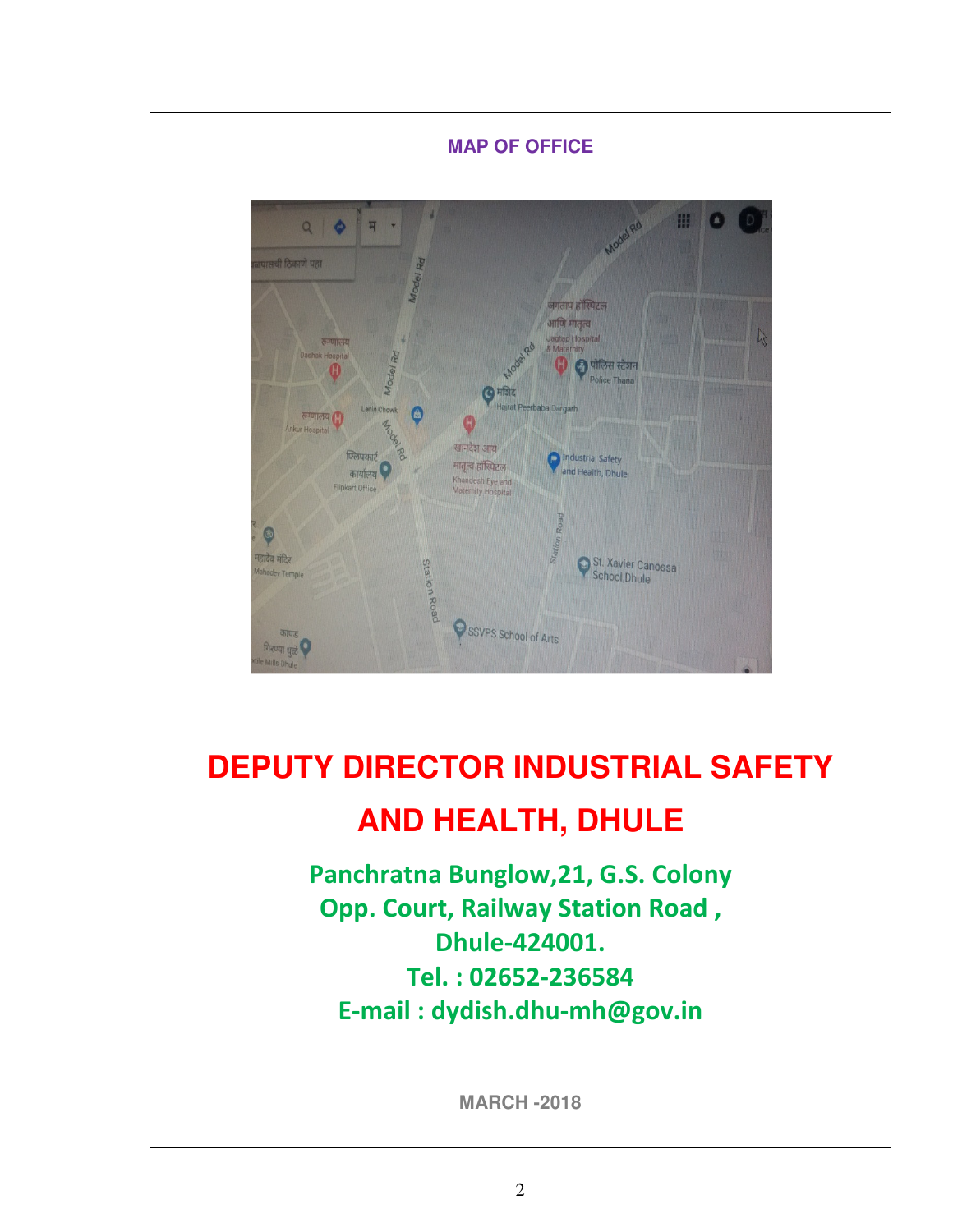# **I N D E X**

| Sr. No.        | <b>Details</b>                                        | Page No.       |
|----------------|-------------------------------------------------------|----------------|
| 1              | Preface                                               | $\overline{4}$ |
| $\overline{2}$ | Office profile                                        | $5 - 6$        |
| 3              | Disaster Management Plan                              | $7 - 8$        |
| $\overline{4}$ | Elements of planning                                  | $9 - 10$       |
| 5              | Infrastructure                                        | 11             |
| 6              | Out side organization involved                        | $12 - 13$      |
| 7              | Details about site                                    | $14 - 15$      |
| 8              | Likely danger to the office $\&$ extent of its effect | 16             |
| 9              | Procedure for conducting mock drill                   | 17             |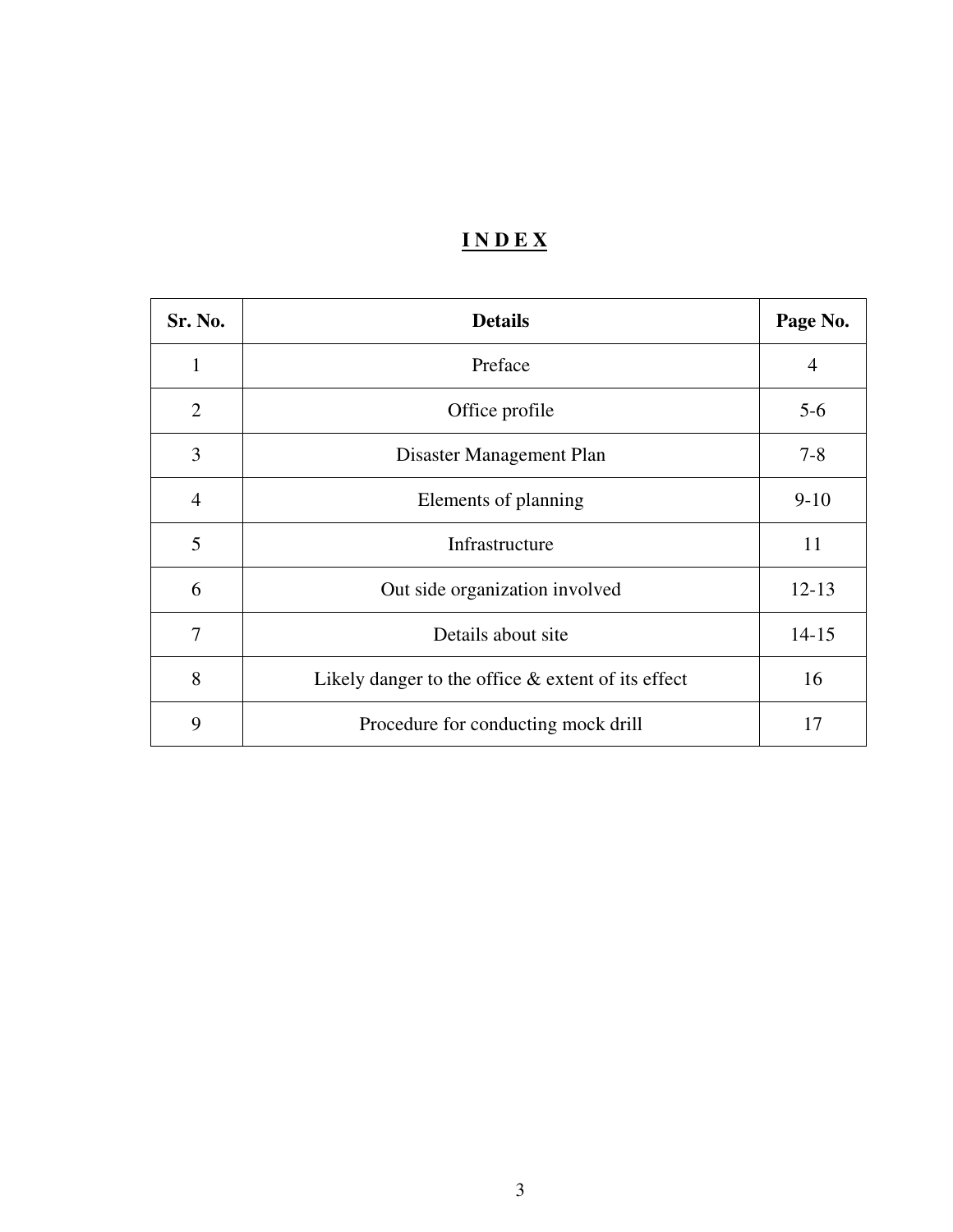#### **1) PREFACE :**

The enclosed Disaster Management Plan is prepared for the Office of Deputy Director Industrial Safety & Health, Panchratna Bunglow, 21,G.S.Colony, Opp.Court, Railway Station Road, Dhule -424001.

DISH office is about 1 k.m from Dhule Railway Station and about 1 km. from Dhule MSRTC Bus Stand.

The office is occupied by 1 officer and 2 office staff during 0945 hrs. to 1800 hrs. in general shift. Apart from office personnel, about 2 or 3 visitors maximum are generally present during office timing/visiting hours for their official work related to statutes.

The main objective of the office is to ensure Safety, Health and Welfare of the workers in the factory, by effective enforcement of the provisions of the Factories Act and Rules made there under.

However, residual risk cannot be eliminated totally and in case there is any deviation in safe practices and possibility of emergency situations, which can cause loss of life and property. Office is committed to ensure effective preplanned timely actions to avoid lives and potential loss.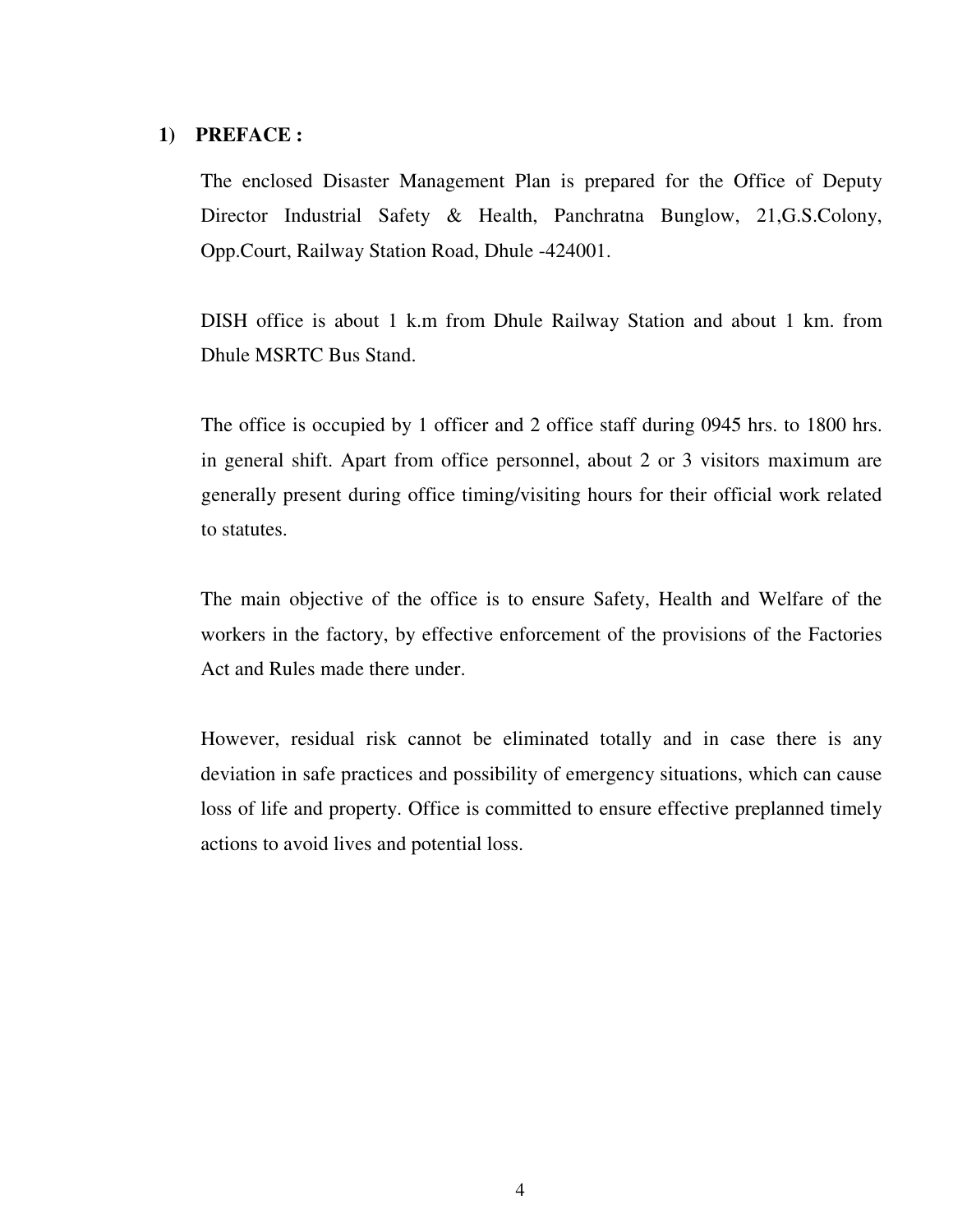#### **2) OFFICE PROFILE :**

#### **A) About the office :**

The main objective of the Directorate of Industrial Safety and Health is to ensure Safety, Health and Welfare of the workers in the factory, by effective enforcement of the provisions of the Factories Act and Rules made there under.

It is also to ensure the protection of right of workers and to redress their grievances. The department has objective of preventing not only the major industrial accidents, but also prevent the accidents causing permanent or partial disablement.

Another important objective of the department is to create awareness about safety amongst the management and workers by arranging seminars, workshops, training programs in co-ordination with the other social partners and industries associations. This Office believes that workers hands are Nation's asset which they don't want to lose in any case**.** The department aims at Zero Accident.

#### **B) Disposal of the waste :**

 The disposal of the waste (combustible material like paper waste etc.) is done through waste collection system of Dhule Municipal Corporation authority by pick up vehicles.

C) **MAN POWER –** The office is occupied by 1 officer and 2 office staff during 0945 hrs. to 1800 hrs. in general shift. Apart from office personnel, about 2 or 3 visitor's maximum is generally present during office timing/visiting hours for their official work related to statutes.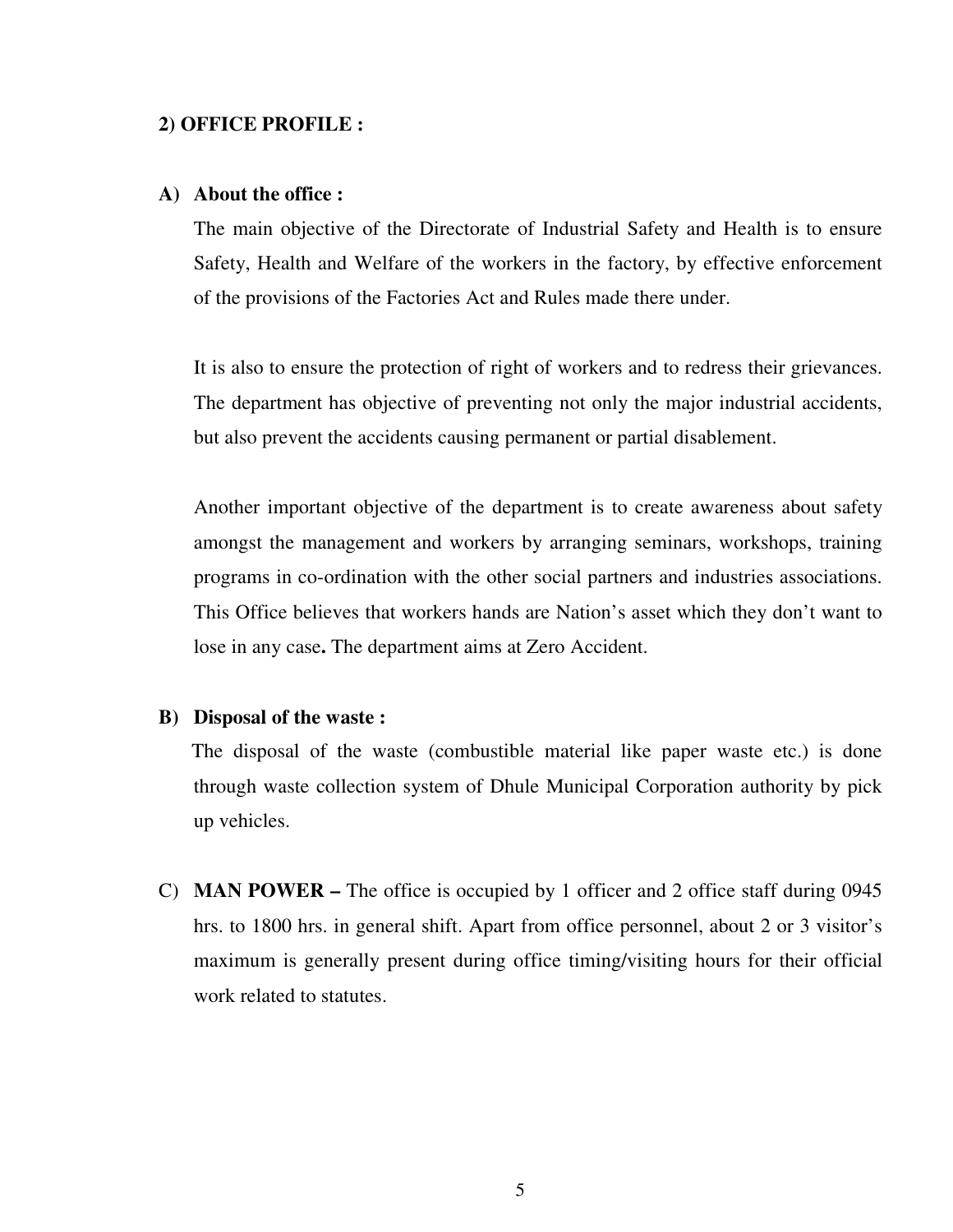The enclosed On Site Emergency Plan is prepared for Office of Deputy Director of Industrial Safety & Health, Panchratna Bunglow, 21, G.S. Colony, Opp.Court, Railway Station Road, Dhule -424001.

## D) NAMES OF PERSONS RESPONSIBLE WITH THEIR PHONE NUMBERS

| Sr. No. | <b>Name of the Person</b> | <b>Mobile</b> | Landline     |
|---------|---------------------------|---------------|--------------|
|         | Mr. M.N.Ratnaparkhi       | 8600226154    |              |
| 2       | Smt., N.V. Waghmare       | 9730468300    | 02562-236584 |
| 3.      | Mr.M.N.Sagare             | 9767993059    |              |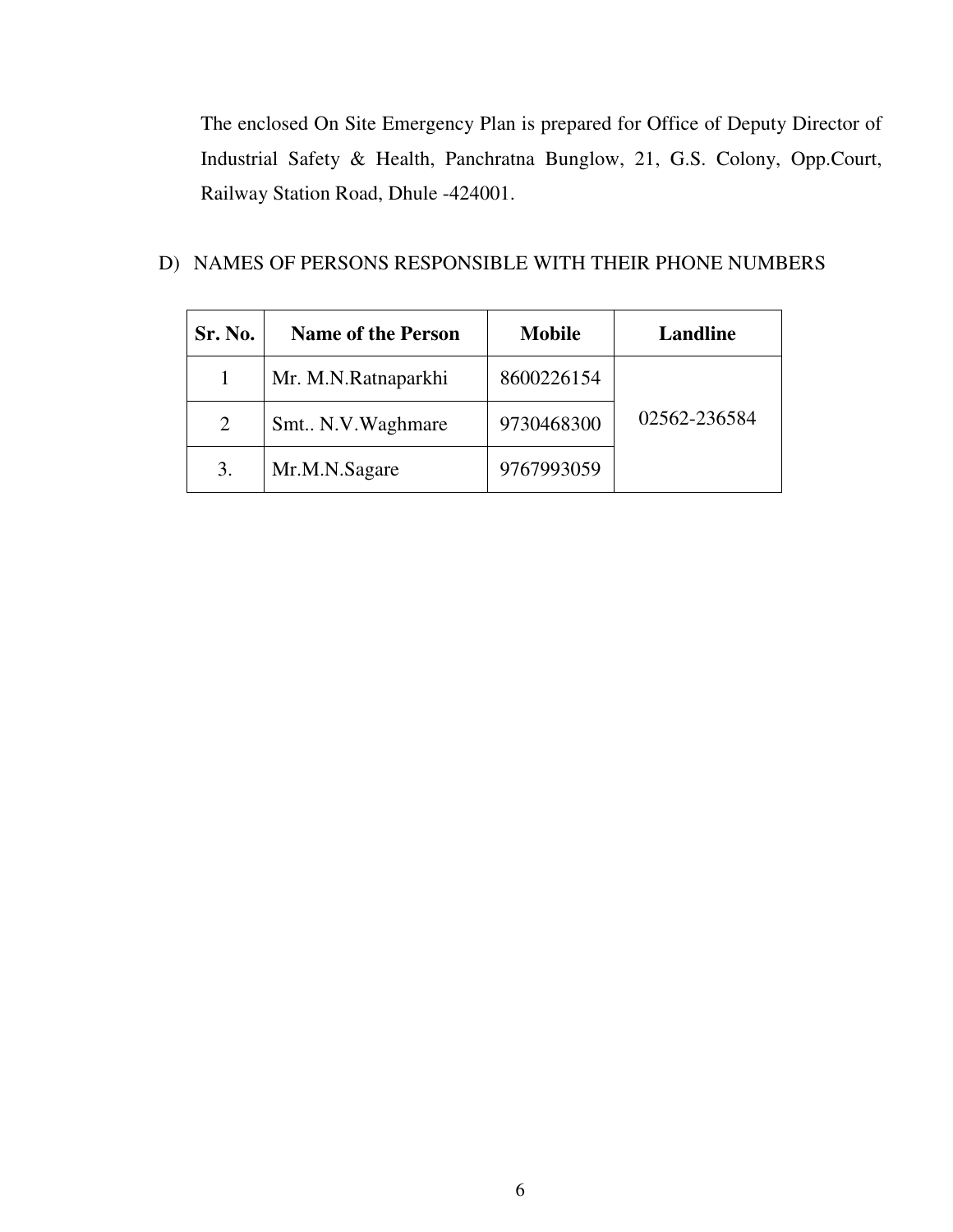#### **3. DISASTER MANAGEMENT PLAN- PREAMBLE :**

In spite of various preventive and precautionary measures taken, the possibility of a mishap cannot be totally ruled out. Hence, the need to prepare a Contingency Plan for dealing with incidences which may still occur and are likely to affect LIFE and PROPERTY both within the Office and in the immediate neighborhood.

Such an emergency could be the result of malfunction of work discipline or due to unsafe act/ unsafe condition. It could, at times, be the consequence of acts outside the control of human like severe storm, flooding, or deliberate acts of arson or sabotage.

This Disaster management plan explains the code of conduct of all personnel in the office along with the actions to be taken in the event of an Emergency. This plan gives the guidelines for employees and others. It not only defines responsibilities but also informs about prompt rescue operations, evacuations, rehabilitation, co-ordination and communication.

#### **EMERGENCY :**

An Emergency is a situation which may lead to or cause large scale damage or destruction of life, property or environment within or outside the office. Such an unexpected situation may be too difficult to handle for the normal work force within the Office.

#### **NATURE OF EMERGENCY :**

The emergency specified in the Disaster management plan refer to occurrence of one or more of the following event

- a) Fire,
- b) Major Accident such as structural or building collapse,
- c) Natural calamities like storm, flood, earth quake, Sabotage, act of terrorism, civil commotion, air raid etc.

#### **OBJECTIVES :**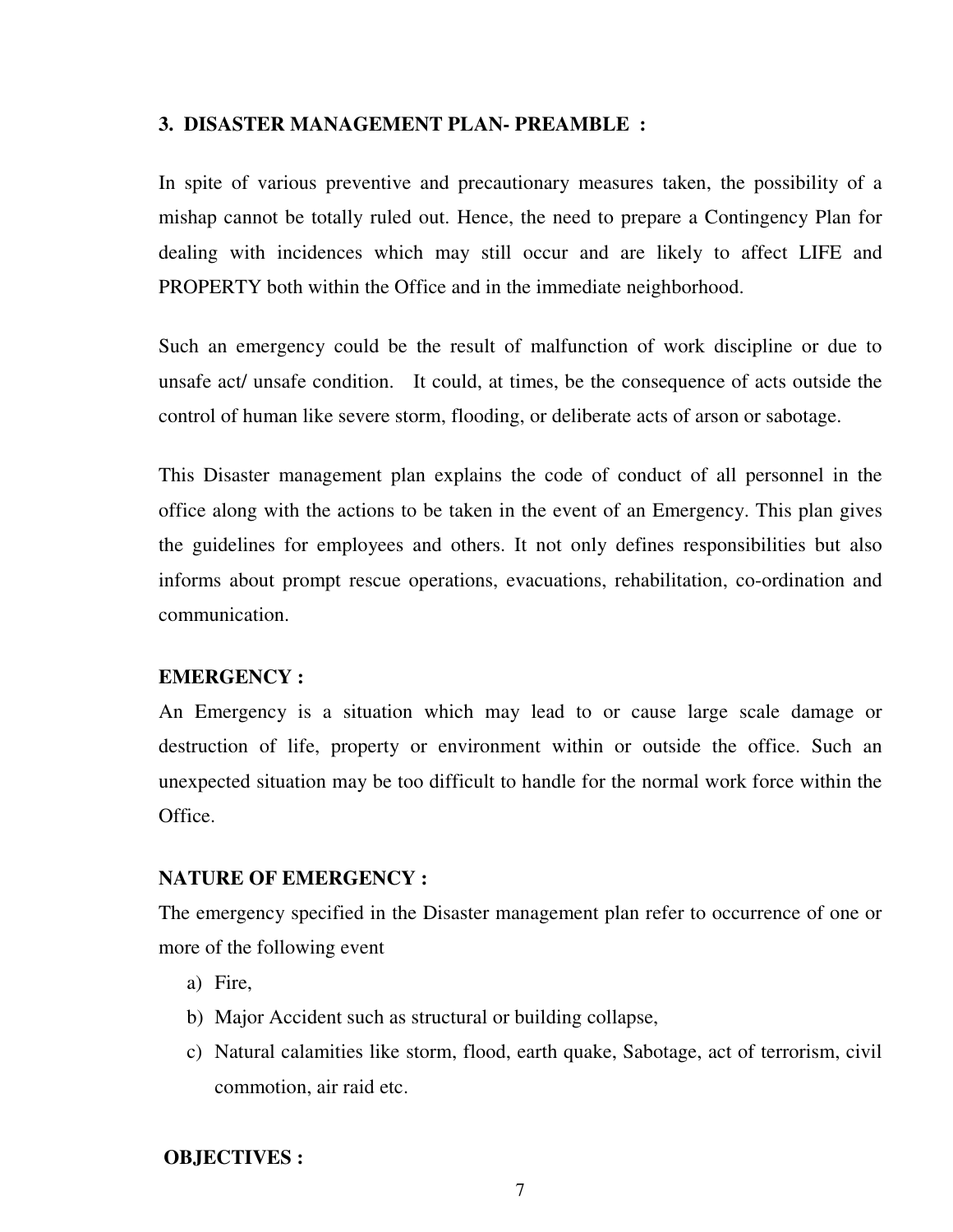The objective of the major emergency procedure should be to make maximum use of the combined resources of the works and the outside services to

- effect the rescue and treatment of casualties;
- safeguard other people;
- minimise damage to property and the environment;
- initially contain and ultimately bring the incident under control;
- identify any deed and provide for the needs of relatives;
- provide authoritative information to news media;
- secure the safe rehabilitation of affected areas;
- preserve relevant records of equipment by the subsequent enquiry into the cause and circumstances of the emergency.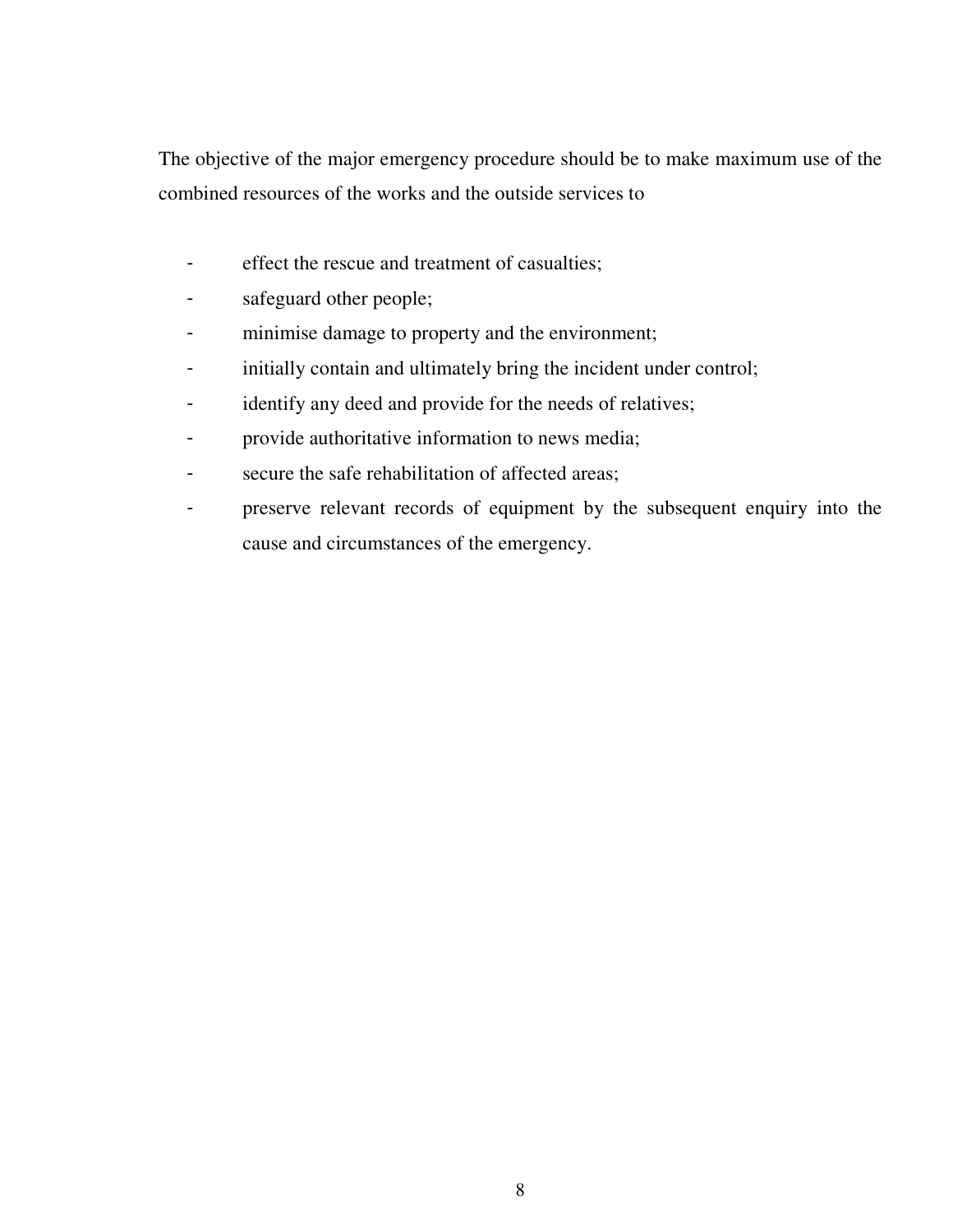#### **4. ELEMENTS OF PLANNING :**

**A)** Name and address of the person furnishing the information Mr.M.N.Ratnaparkhi, Deputy Director, Industrial Safety & Health, Dhule. Phone No. – Office – 02562-236584

Key Personnel of the organization and responsibilities assigned to them in case of an emergency.

- **1. Site Controller :** The Site controller or his nominated officer will assume overall responsibility for the site and its personnel. His duties are to :
- i) Assess the magnitude of the situation and decide if staff needs to be evacuated from their assembly points to identified safer places:
- ii) Exercise direct operational control over areas other than those affected;
- iii) Undertake a continuous review of possible developments and assess in consultation with office personnel for evacuation if required ;
- iv) Liaise with senior officials of Police, Fire Brigade, Medical, local authorities and provide advice on possible effects on areas inside and outside the office.
- v) Look after rehabilitation of affected persons on discontinuation of emergency :
- vi) issue authorized statements to news media and ensure that evidence is preserved for enquiries to be conducted by the statutory authorities. \

## **Mr. M.N.Ratnaparkhi, Deputy Director, Industrial Safety & Health, Dhule is the Site Controller.**

**2. Incident Controller :** An Officer of similar rank of the unit may be nominated to act as the Incident Controller. Immediately on knowing about an emergency, he or she will rush to the incident site and take overall charge and report to the Site Controller. On arrival, he/she will assess the extent of emergency and decide if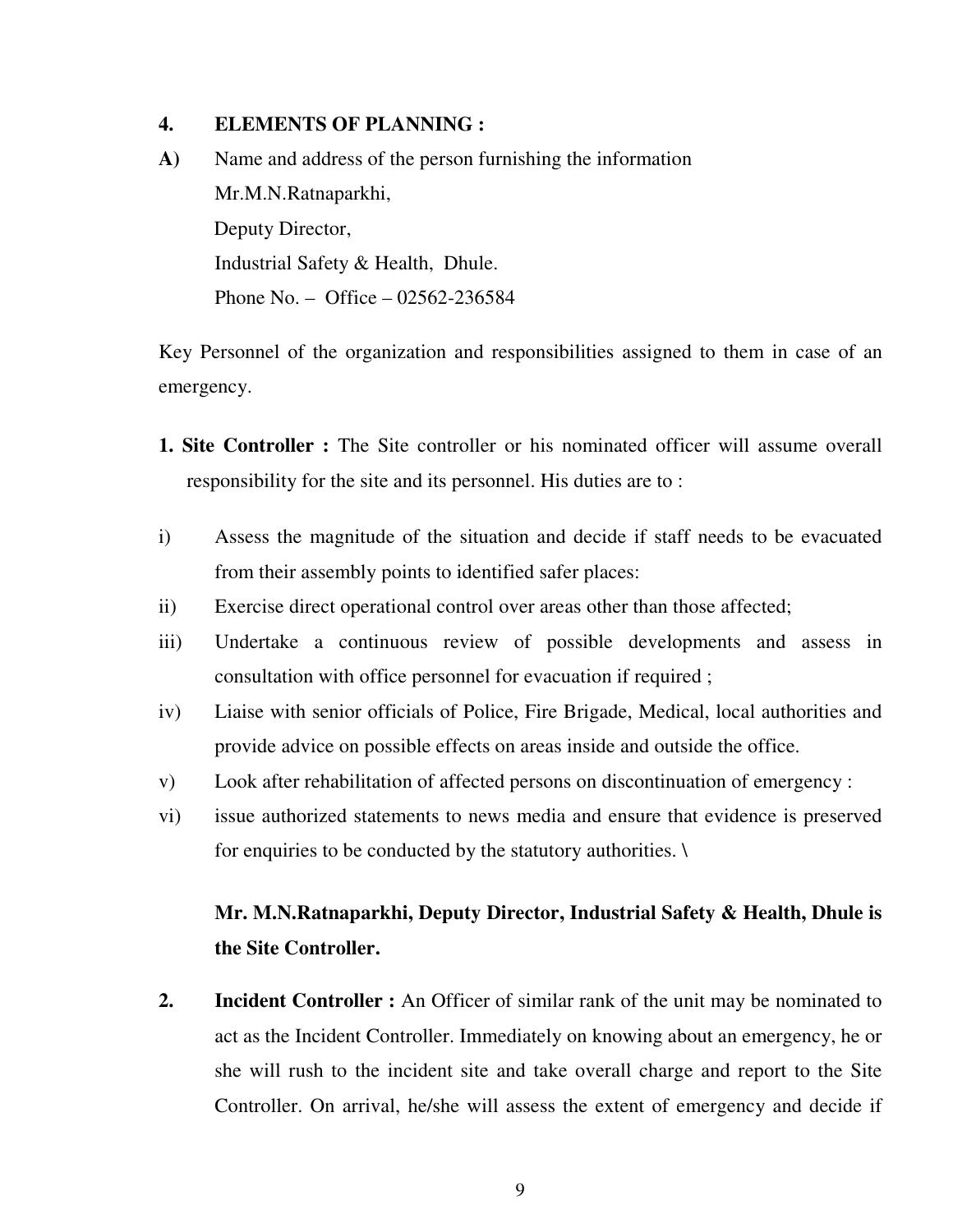major emergency exists and inform the Communication Officer accordingly. His duties will be to ;

- i. Direct all operations to stop within the affected area taking into consideration priorities for safety of personnel minimize damage to the Office, documents, records, property and environment and minimize loss of materials;
- ii. Provide advice and information to the local fire service, if required;
- iii. Ensure that all non-essential persons of the areas affected are evacuated to the assembly point and the areas are searched for casualties.
- iv. Set up communication points and establish contact with Emergency Control Centre in the event of failure of electric supply and internal telephones;
- v. Report on all significant developments to the site controller and
- vi. Have regard to the need to preserve the evidence so as to facilitate any enquiry into the cause and circumstances which caused or escalated the emergency.

#### **Smt. N.V. Waghmare, Clerk/typist, DISH, Dhule is the incident controller.**

- **3.** He will also work as Liaison Officer and will be stationed at the main entrance during the emergency. He will, under the direction of the Site Controller, handle Police, Press and other enquiries, receive reports from roll - call leaders from assembly points and pass on the absentee information to the Incident Controller. His responsibilities shall be :
- i. To ensure that casualties receive adequate attention/to arrange additional help if required and inform relatives;
- ii. To control traffic movements and ensure that alternative transport is available when need arises; and
- iii. When emergency is prolonged, arrange for the relief of personnel and organize refreshments/ catering facility.

#### **The responsibility lies with Mr. M.N.Sagare.**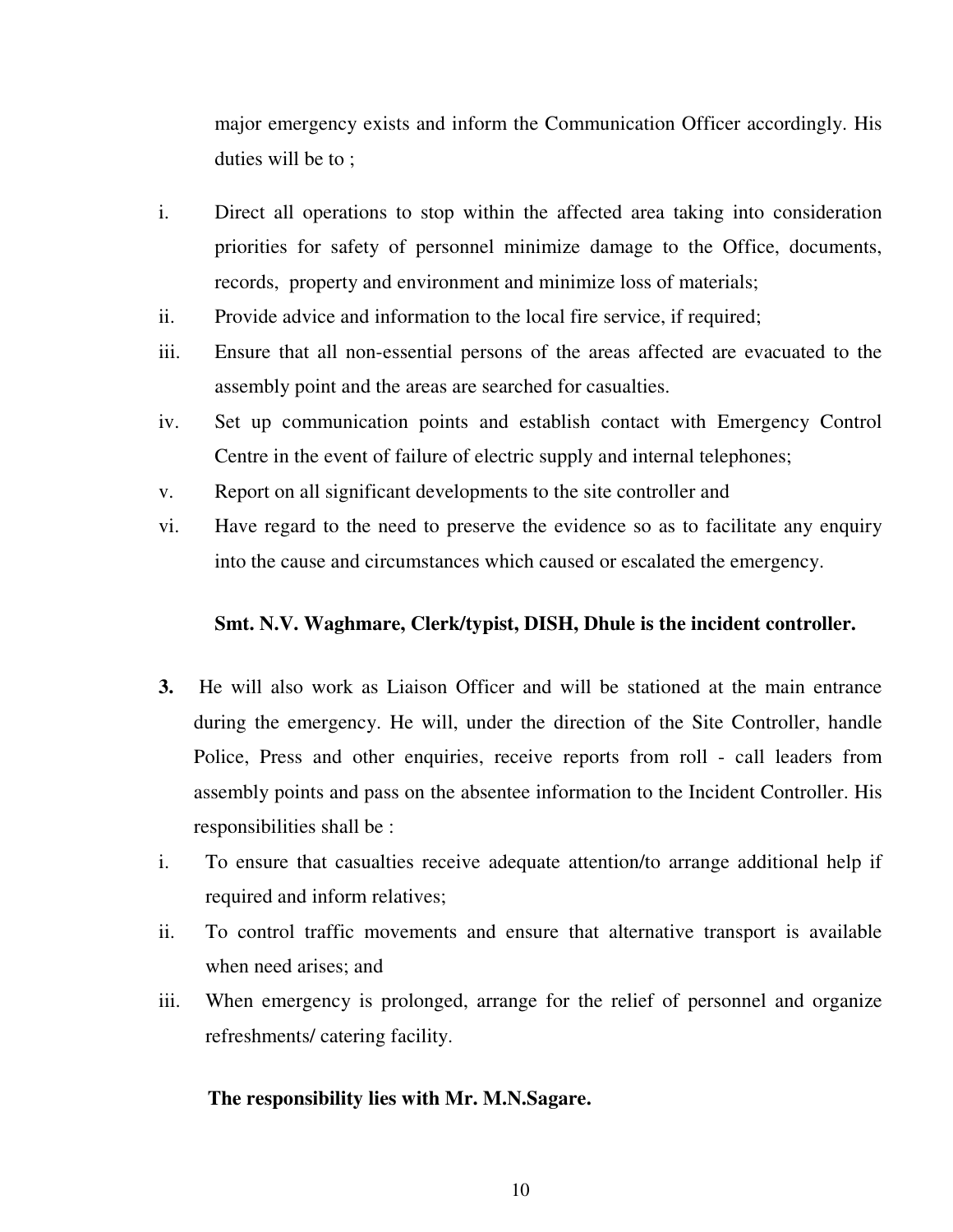#### **5. INFRASTRUCTURE :**

 **EMERGENCY CONTROL CENTRE :** Emergency Control Centre is set up at Site / Incident Controller office. The Control Centre is the focal point in case of an emergency from where the operations to handle the emergency are directed and coordinated. It will control site activities and furnished with external and internal telephone connections, list of essential telephone numbers list of key persons and their addresses.

 **ASSEMBLY POINT :** Assembly point is set up farthest from the location of likely hazardous events, (near main gate) where persons from office area and visitors would assemble in case of emergency. Up-to-date list of pre-designated employees of various departments (Shift-wise) must be available at these points so that roll call could be taken. Pre-designated persons would take charge of these points and mark presence as the people come into it. Sign board is required to be displayed at this location for visual control.

 **COMMUNICATION SYSTEM** : Since office set up is small, all such communication is done verbally or through cell phones/landlines.

An adequate number of external and internal telephone connections are installed.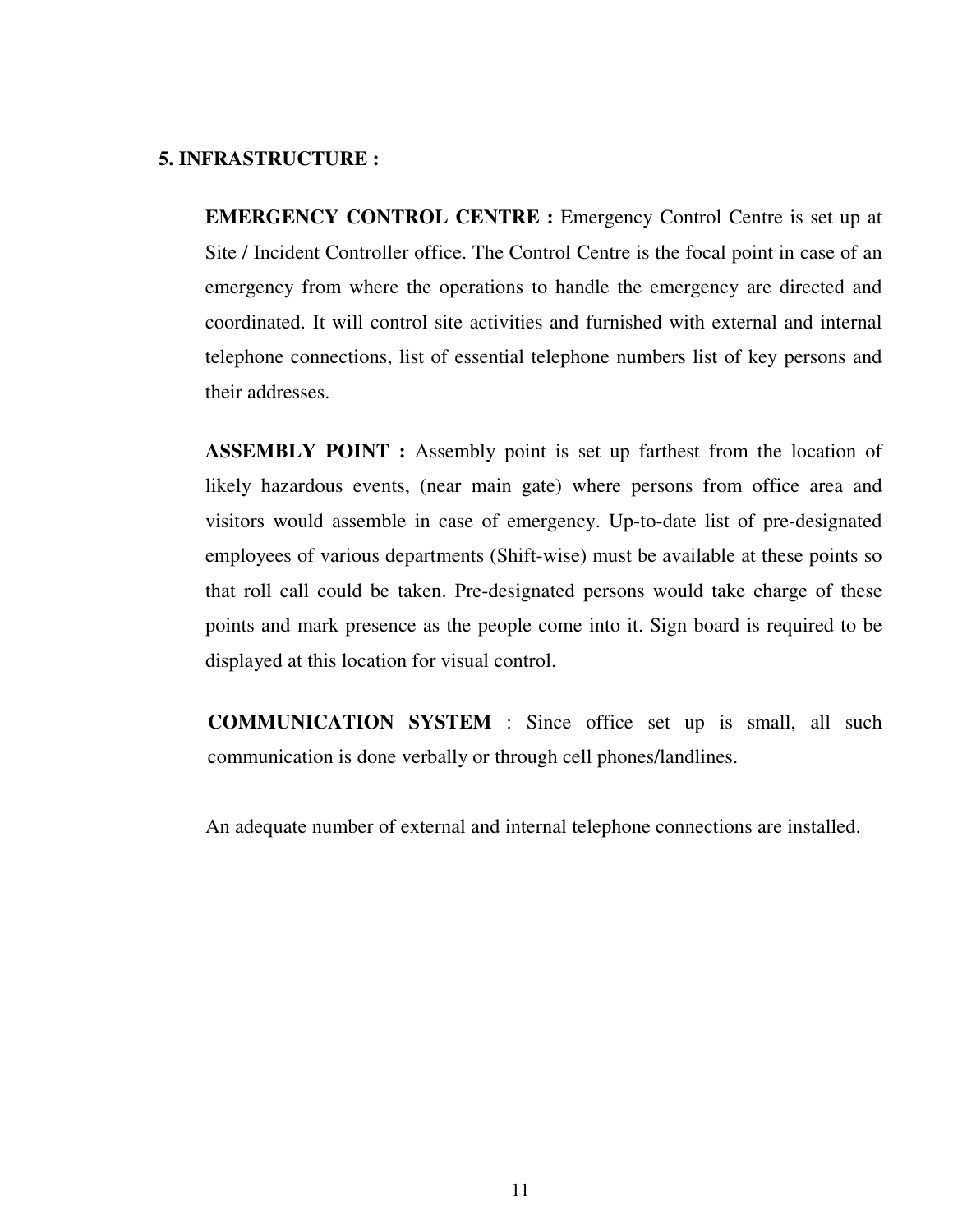# **6. OUTSIDE ORGANIZATIONS IF INVOLVED IN ASSISTING DURING ON-SITE EMERGENCY :**

#### TYPES OF ACCIDENT & RESPONSIBILITY ASSIGNED

In case of emergency stated above, outside agencies will required to be called for carrying their respective roll.

Fire Brigade - For rescue & salvage operation

Police - a) to communicate the correct information to other agencies  $\&$  media. B) traffic & mob control by cordoning off the area, c) to take charge and give information to relatives of casualties.

Hospitals & Doctors – emergency medical treatment of affected persons.

 $Technical – a)$  to give necessary technical assistance to service agencies

b) to investigate the cause of accident

Transporters a) transportation of casualties & properties.

Neighboring residential area/buildings.

#### **Details of liaison arrangement between the organization.**

All the organization involved in assisting during an emergency were contacted and apprised of the details about the occupation; likely emergency incidents; steps taken to avoid / reduce risk mitigation methods, resources availability etc. They are informed about their role in case of above emergencies. The details are as follows

**Collector Office, Dhule** : 02562-288711/22 : 02562-288707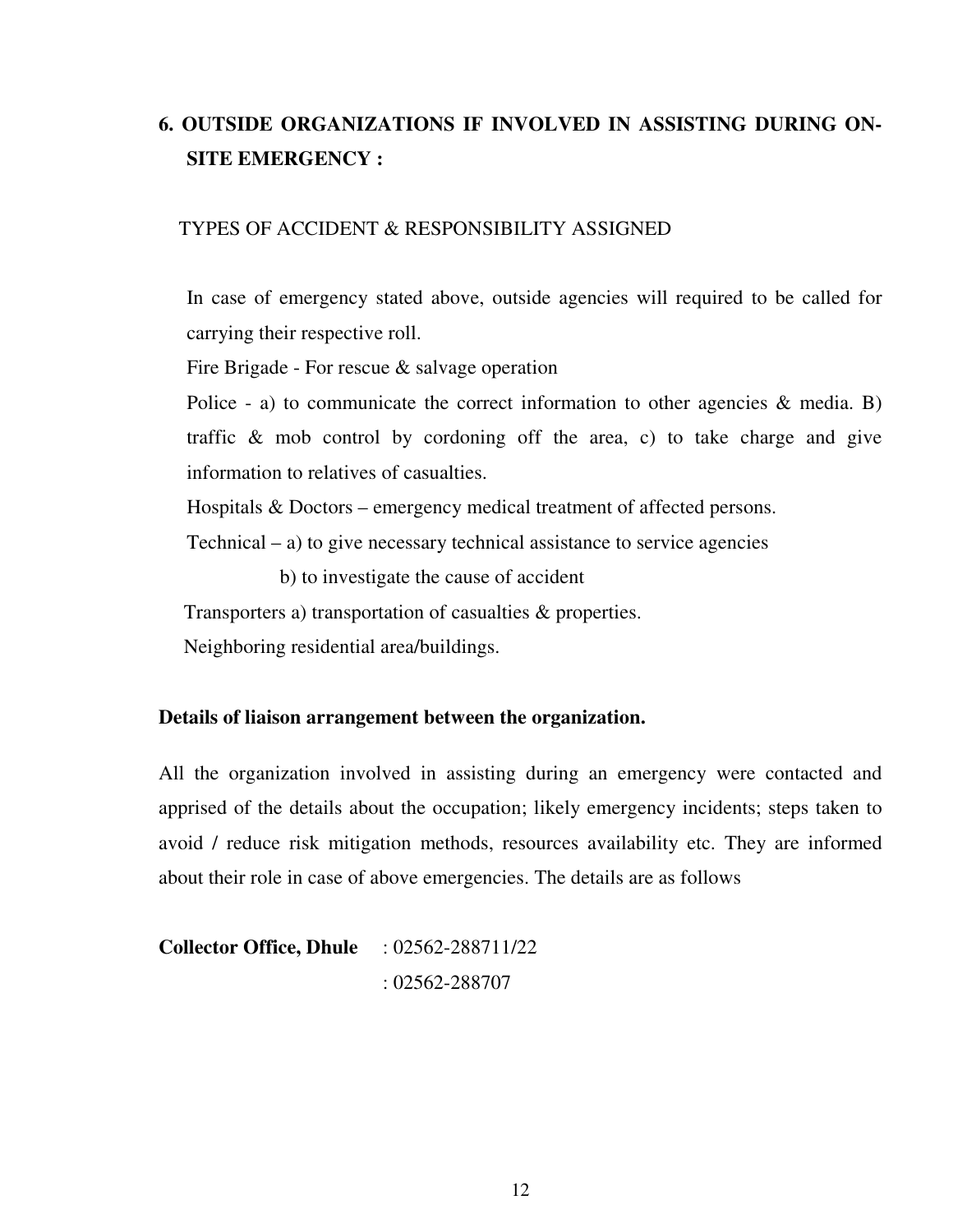## **Police**

| Sr. No. | <b>Name of Police Station</b> | Tel No.      |
|---------|-------------------------------|--------------|
|         | Dhule City. Police Station    | 02562-288215 |
|         | Police                        | 100          |
|         |                               |              |

## **Fire Brigade Station**

| Fire Brigade | 02562-288301/302 |
|--------------|------------------|
| Fire         |                  |

## **Ambulance Services**

| Civil Hospital, Dhule   | 02562-237675 |
|-------------------------|--------------|
| Jawahar Medical College | 02562-245027 |
| Ambulance               | 102/108      |
|                         |              |

# **Hospitals**

| <b>Sr. No.</b> | <b>Name of Hospital</b> | Tel. No.     |
|----------------|-------------------------|--------------|
|                | Civil Hospital          | 02562-237675 |
|                | Jawahar Medical College | 02562-245027 |

## **Blood Bank**

|    | Jivan Jyoti | 02562-232807 |
|----|-------------|--------------|
| ـ. | Navjivan    | 02562-236489 |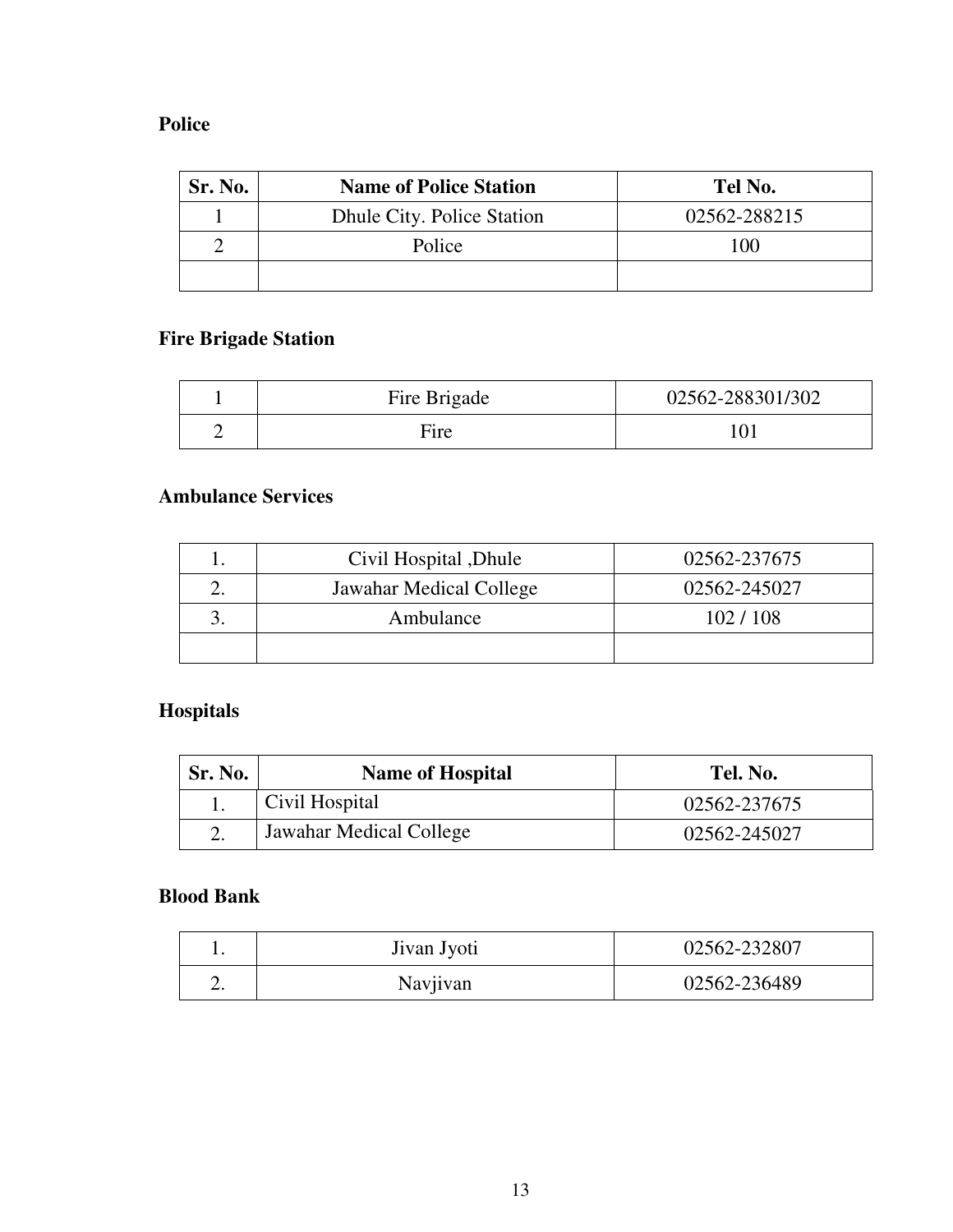# **7. DETAILS ABOUT THE SITE Ground floor- Office with 2 rooms**  -Deputy Director Cabin -Office Staff Room

#### **a) Seat of key person :**

The seat of key persons is located on ground floor.

#### **b) Emergency control centre :**

The Emergency Control Centre is the place from which the operations to handle the emergency are directed and co-ordinated. It will be attended by the Site/ Incident Controller.

Each Emergency Control Centre therefore should contain :

- a) an adequate number of external telephones.
- b) an adequate number of internal telephones;
- c) following are the resources;
	- i. Fire extinguishers and additional sources of water
	- ii. assembly point
	- iii. vehicle parking;

e) note-pads, pens, pencils to record all messages received and sent by whatever means;

g) nominal roll of employees or access to this information

#### **Assembly point :**

The area of assembly point has been set on the ground floor near entry gate.

#### **Fire Fighting Equipments :**

The same would help in combating the emergency instantly till outside help is arrived. It is recommended to provide the same immediately to maintain emergency preparedness.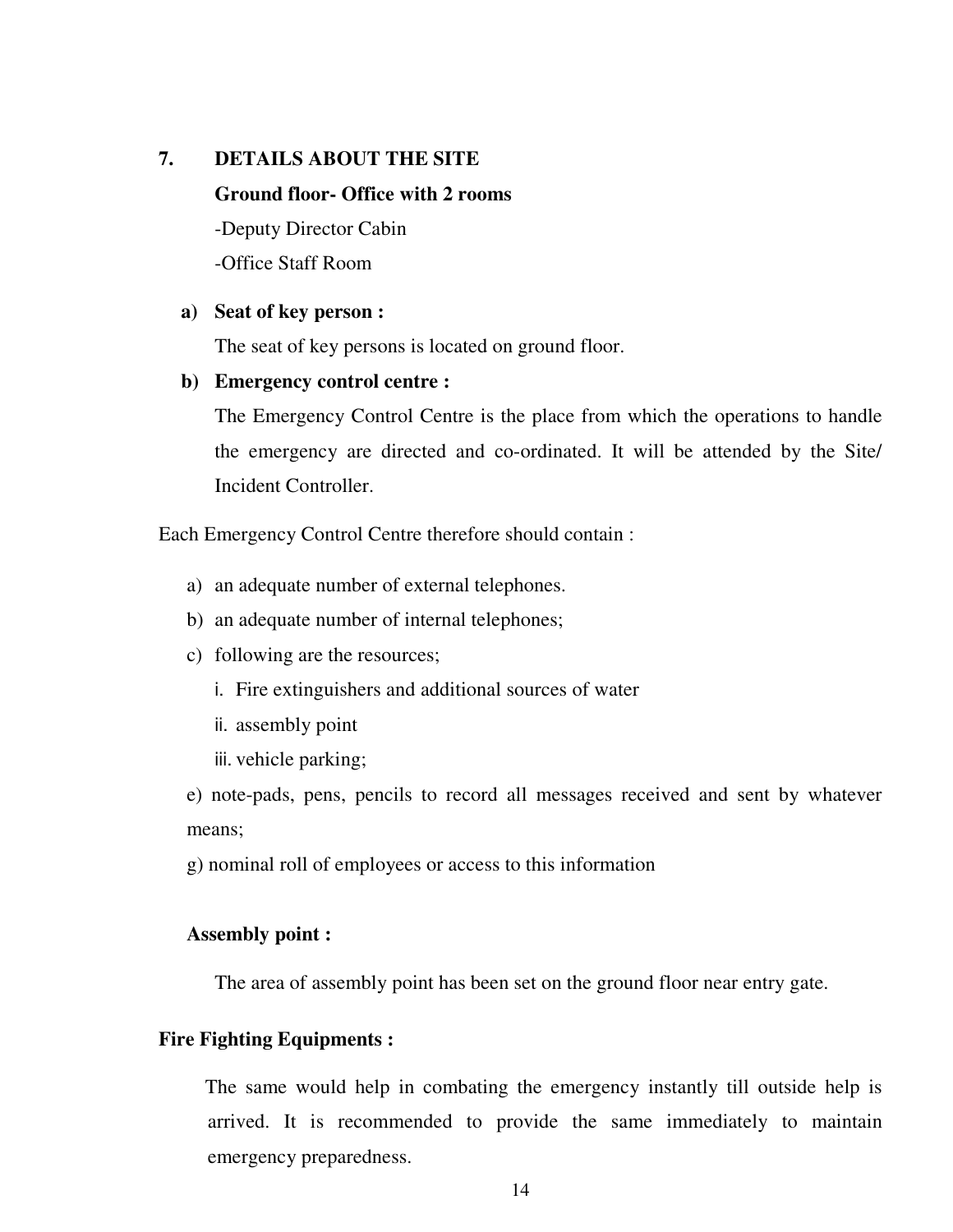Also it is necessary to provide portable fire extinguishers in the office area to take care against the primary fire incidences.

Similarly fire fighting training may be imparted to the employees present in the office including mock drills periodically to ascertain preparedness.

### **Water storage :**

There are 8 overhead water tanks with total storage capacity of 8000 litres.

### **Emergency escape facility:**

Two exit passages are provided to the office building. Either could be used to rush to assembly point in case of emergency.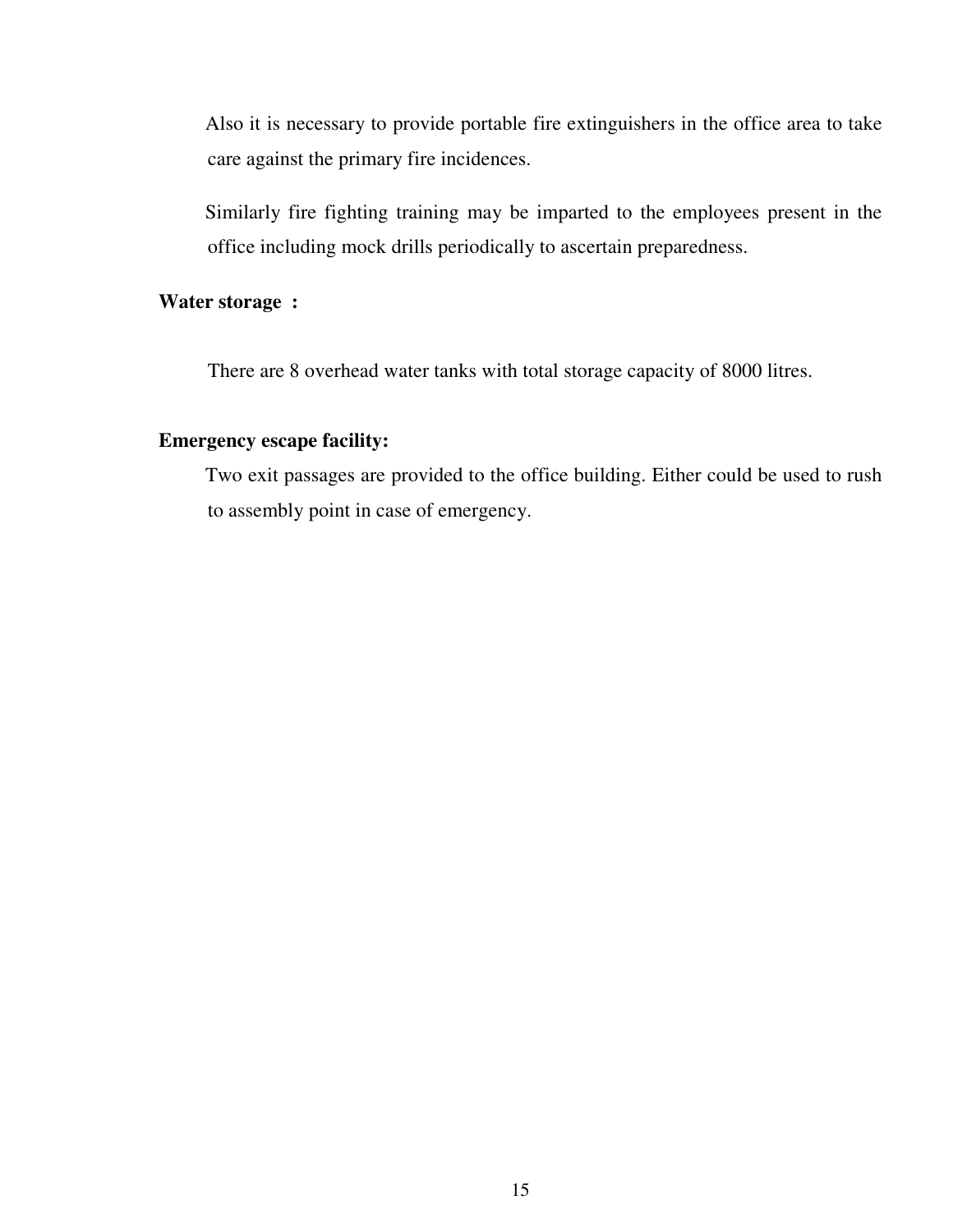## **8. LIKELY DANGERS TO THE OFFICE AND THE EXTENT OF EFFECTS**

• Fire :

Combustible material like office stationary, old record, wooden furniture etc. may cause localized fire if ignited. Exposure will be to limited area if attacked instantly.

• Natural calamities :

 Calamities like earth quack, thunder storm etc. may cause damage to the building for which emergency evacuation may help in preventing human losses.